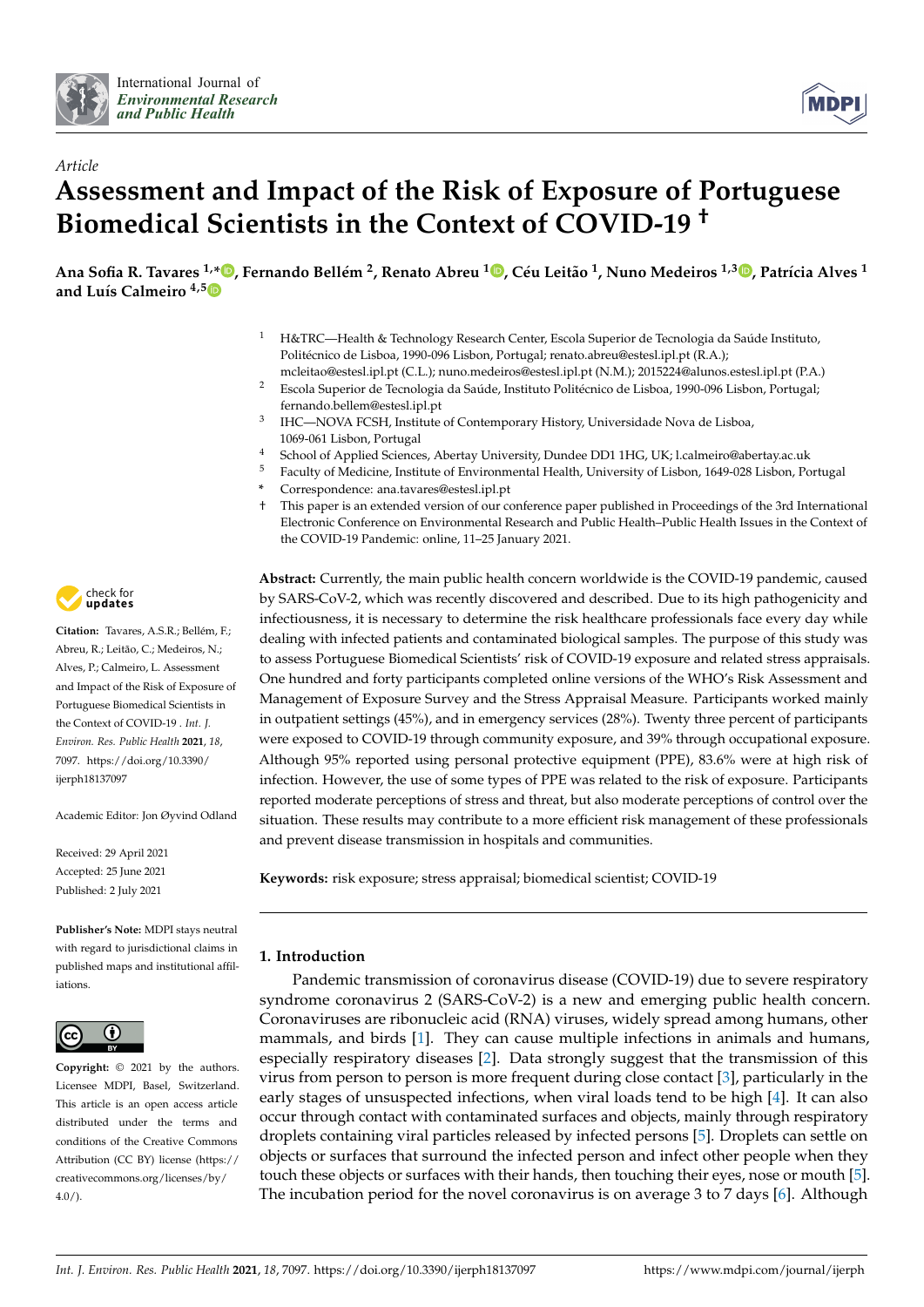sometimes asymptomatic, the symptoms of COVID-19 include fever, cough, sore throat, tiredness, muscle pain, anosmia, loss of taste, and, in the most severe cases, pneumonia, potentially leading to septic shock and death [\[5\]](#page-10-4). Evidence suggests that transmission can occur before the onset of symptoms; hence community transmission can be reduced using face masks, preventing infected persons who are asymptomatic from virus transmission [\[7\]](#page-10-6). According to the World Health Organization (WHO), transmission prevention measures are essential in health facilities and in the community. The most effective preventive measures include proper hand hygiene with alcohol or soap and water, avoiding touching eyes, nose, and mouth, practicing breathing etiquette, using face masks and maintaining social distance [\[8\]](#page-10-7).

In Portugal, COVID-19 struck as early as 2 March 2020 [\[9\]](#page-10-8). On March 16th, the Portuguese government called a "state of emergency" and put in place a restrictive package of lockdown measures. At that time, there were no reported deaths and a record of 62 cases of COVID-19 per million inhabitants was registered, which represented a less unfavorable epidemiological scenario compared to those observed in other European countries, such as France, Italy, The United Kingdom or Spain [\[10,](#page-10-9)[11\]](#page-10-10). The mitigation policy implemented by the government prevented a significant surge of cases with the potential to overwhelm the National Health Service (NHS). After easing restrictions in May, during the summer there was a small but moderate increase in the reproduction number  $(R_0)$  [\[12\]](#page-10-11), followed by a significant rise in October and November. A second wave emerged, forcing the adoption of new restrictive measures, including the declaration of a "state of calamity". A sudden fast-paced rise in the number of cases and deaths in January and early February resulted in the highest number of COVID-19 cases per capita in Europe. At the time, the country registered record numbers of daily deaths (303) [\[13\]](#page-10-12) and new positive infections (15,333) [\[14\]](#page-10-13). This stressed the NHS to a point of near saturation and forced Portugal to enter a second rigorous lockdown that translated into an immediate sharp decrease of COVID-19-related figures (i.e., deaths, new infections, hospitalization, ICU attendance). As of early April 2021, the disclosed numbers were among the lowest in the world, paving the way for the cessation of the "state of emergency" and the phasing out of confinement measures.

Health professionals are on the frontline of the fight against this pandemic; hence, they have one of the highest risks of infection [\[15\]](#page-10-14). In Portugal, it is estimated that 11% of health professionals have developed COVID-19 in their workplace [\[16\]](#page-10-15). As such, they may introduce or amplify outbreaks in their health units and in the community [\[17\]](#page-10-16).

Frontline health professionals need their risk of exposure in their professional context thoroughly assessed to prevent the transmission of the disease [\[18\]](#page-10-17). According to the Center for Disease Control and Prevention (CDC) [\[19\]](#page-11-0), healthcare professionals are at high risk of exposure to COVID-19 when they (i) have contact with a person infected by the virus in the community; (ii) provide direct support to a patient with COVID-19 (e.g., physical examinations, performing aerosol-generating procedures, sample collection, radiological examinations) without the use of adequate personal protective equipment (PPE) or proper hand hygiene, or (iii) contact with infected secretions of a COVID-19 patient or a contaminated patient care environment, without the use of adequate PPE or proper hand hygiene. Biomedical scientists are particularly prone to risk, given their proximity to the virus and disease while engaging in specimen collection and analysis. Thus, a survey of health professionals risk exposure will support a set of recommendations for the prevention and control of infection by the new Coronavirus, avoiding its spread and providing a safer working environment.

The risk exposure in the workplace is a stressful circumstance that can affect the health and well-being of biomedical scientists. According to Lazarus [\[20\]](#page-11-1), stress is a process that emerges because of how an individual assesses situations that are personally meaningful; such assessments are called cognitive appraisals. These can be categorized as primary appraisals and secondary appraisals. Primary appraisals refer to the extent to which the situation is central to one's wellbeing, whether important personal goals are at stake and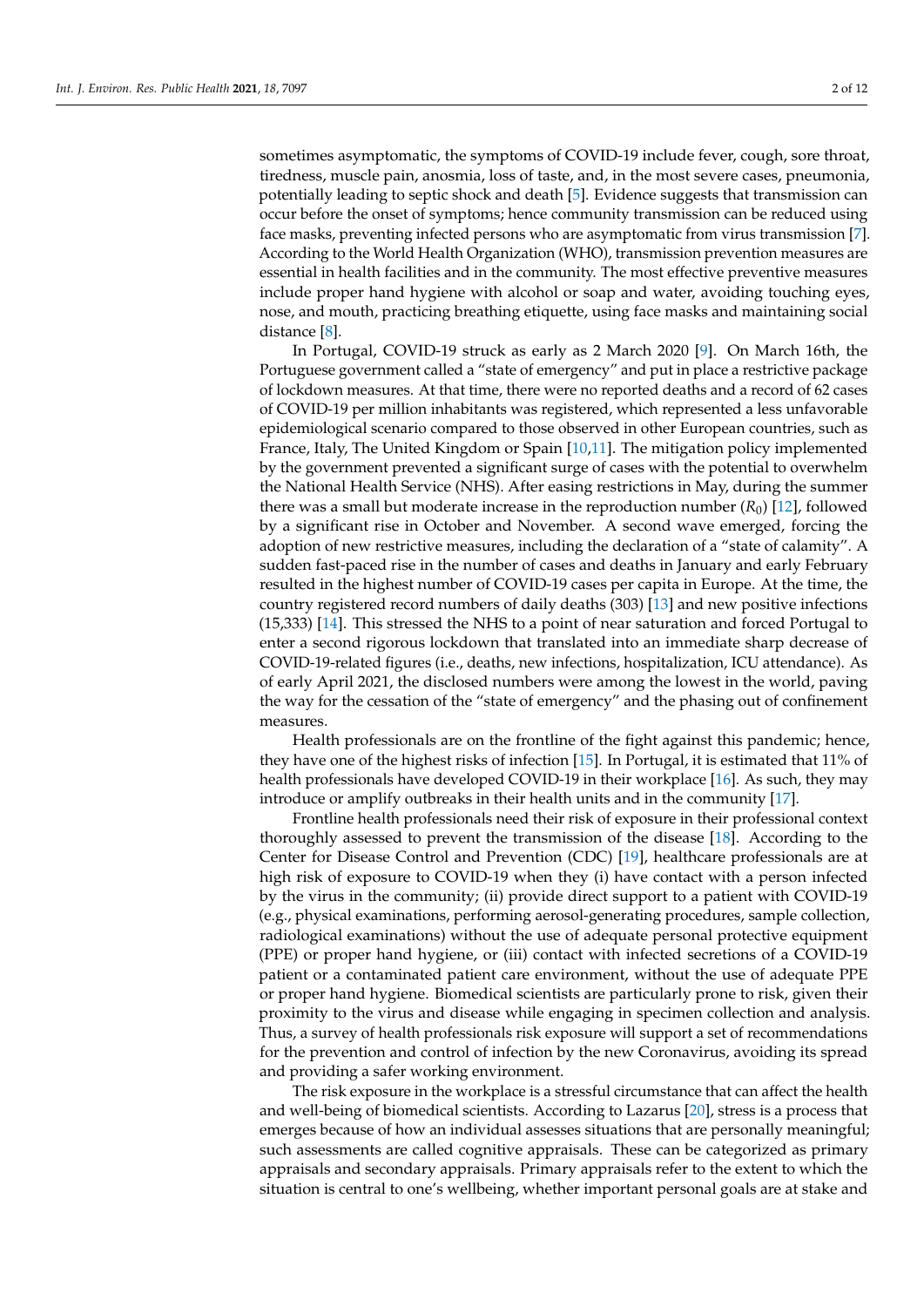the level of commitment one is willing to put forth. Secondary appraisals refer to the extent to which one has the necessary resources to cope with the situation. In relation to primary appraisals, if individuals consider that there is an important goal at stake or that the situation engages core values, then a condition of stress is perceived, and threat or challenge are experienced. Threat refers to the possibility that damage to oneself may occur in the future; challenge refers to the enthusiastic and welcoming way with which people embrace and desire the oncoming struggle. Secondary appraisals refer to evaluations of what can be done about the stressful situation; hence, it represents an expectation of control over it. Cognitive appraisals influence the development of an adaptive set of emotions and behaviors to face the stressful situation.

The purpose of the present study was to assess (i) the risk of biomedical scientists' exposure after contact with patients infected with COVID-19 in a professional context and (ii) the cognitive appraisals that these professionals experience when facing risk of exposure. Concerning the latter, it is hypothesized that, compared with participants with low risk of exposure, those with high risk of exposure will score significantly higher in stress, threat, and uncontrollable appraisals, and significantly lower in challenge and control appraisals.

### **2. Materials and Methods**

This cross-sectional study was conducted among biomedical scientists who work in Portuguese health institutions, public or private, with potential for direct or indirect exposure to patients or their secretions and biological material contaminated by SARS-CoV-2. Ethical approval (no. 03-2020) was obtained from the Ethics Board of Lisbon School of Health Technology, Polytechnic Institute of Lisbon.

A convenience sampling procedure was used. An adequate number of participants was determined with a sample size calculator for prevalence survey [\[21\]](#page-11-2). It was estimated that 142 participants were needed for a maximum error in the estimation of risk of exposure to COVID-19 of 2% and a confidence interval of 95%. The prevalence was estimated based on the number of Biomedical Scientists infected with COVID-19 and registered with the Direção-Geral de Saúde (DGS), the Directorate-General for Health (7 to 13 May 2020). This number represents about 1.5% of the 7000 biomedical scientists working in health institutions in the country [\[22\]](#page-11-3). A total of 233 Portuguese biomedical scientists were recruited through social networks and professional associations. Data were collected between September 2020 and January 2021, via a self-administration on-line questionnaire (see Supplementary Materials), which included the WHO's Risk Assessment and Management of Exposure Survey [\[23\]](#page-11-4) and the Stress Appraisal Measure (SAM) [\[24\]](#page-11-5). Of the 233 biomedical scientists who agreed to participate, only 140 questionnaires were completed in full. The final sample had a mean age of  $40.9 \pm 0.9$  years (female,  $n = 106$ , 75.7%; male = 33, 23.6%; no response, *n* = 1, 0.7%).

## *2.1. Instruments for Data Collection*

### 2.1.1. WHO's Risk Assessment and Management of Exposure Survey

The WHO's Risk Assessment and Management of Exposure Survey was translated into Portuguese using a back-to-back translation method [\[25\]](#page-11-6). The instrument was initially translated into Portuguese by one of the authors and verified by two independent bilingual biomedical scientists who provided suggestions. After amendments were made, the final version was translated back into English by another independent judge and compared with the original English version. These versions were deemed equivalent, and the final Portuguese version was used in this study. This survey includes questions about sociodemographic variables (see Table [1\)](#page-3-0), and measures community exposure to COVID-19, occupational exposure to COVID-19 and risk categorization of healthcare workers exposed to COVID-19.

Participants were subject to community exposure to COVID-19 if they stayed in the same household or travelled together in proximity with a confirmed COVID-19 patient. Likewise, participants were subject to occupational exposure to COVID-19 if they: (i) pro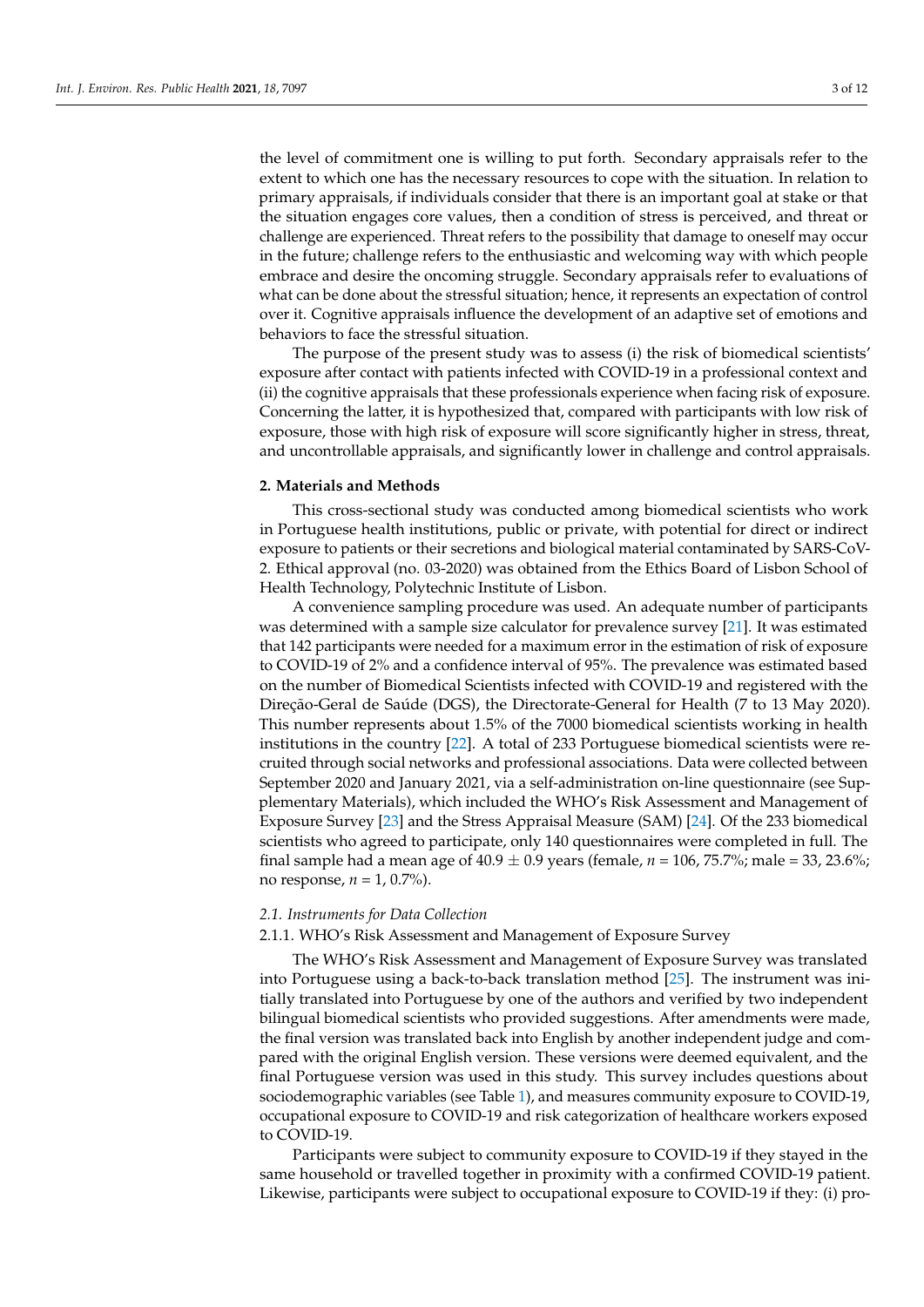vided direct care to a confirmed COVID-19 patient; (ii) had face-to-face contact with a confirmed COVID-19 patient in the healthcare facility; (iii) conducted aerosol-generating procedures on confirmed COVID-19 patients (or were present during the process), or (iv) had direct contact with the patients' environment (e.g., bed, material equipment, bathroom).

<span id="page-3-0"></span>**Table 1.** Sociodemographic characteristics of biomedical scientists.

| Variable                                  | <b>Absolute Frequency</b> | Percentage (%) |  |
|-------------------------------------------|---------------------------|----------------|--|
| Gender $\mathbf{Y}$                       |                           |                |  |
| Female                                    | 106                       | 75.7           |  |
| Male                                      | 33                        | 23.6           |  |
| <b>Biomedical Scientist Profession</b>    |                           |                |  |
| Anatomic pathology                        | 3                         | 2.1            |  |
| Audiology                                 | 2                         | 1.4            |  |
| Environmental health                      | 1                         | 0.7            |  |
| Cardio pneumology                         | 21                        | 15.0           |  |
| Clinical analysis                         | 41                        | 29.3           |  |
| Neurophysiology                           | 1                         | 0.7            |  |
| Occupational therapy                      | 3                         | 2.1            |  |
| Oral hygiene                              | 1                         | 0.7            |  |
| Orthoprosthetics                          | 1                         | 0.7            |  |
| Orthoptic                                 | 3                         | 2.1            |  |
| Pharmacy                                  | 7                         | 5.0            |  |
| Physiotherapy                             | 10                        | 7.1            |  |
| Radiology                                 | 44                        | 31.4           |  |
| Speech therapy                            | $\overline{2}$            | 1.4            |  |
| Type of healthcare setting                |                           |                |  |
| Hospital                                  | 113                       | 80.7           |  |
| Outpatient clinic                         | 12                        | 8.6            |  |
| Primary health centre                     | 6                         | 4.3            |  |
| Home care for patients with mild symptoms | $\mathbf{0}$              | 0.0            |  |
| Other                                     | 9                         | 6.4            |  |
| Type of institution                       |                           |                |  |
| Public healthcare                         | 111                       | 79.3           |  |
| Private healthcare                        | 28                        | 20.0           |  |
| Prefer not to answer<br>$\overline{V}$ .  | 1                         | 0.7            |  |

 $n = 140$ ;  $\frac{4}{3}$  1 missing value.

Concerning risk categorization of healthcare workers exposed to COVID-19, biomedical scientists were categorized as "high risk" or "low risk" of COVID-19 virus infection. Biomedical scientists were considered high risk for COVID-19 infection if in relation to the provision of healthcare and aerosol-generating procedures (AGPs) they did not respond "always, as recommended" to any of the following Infection Prevention and Control (IPC) procedures: (1) use of PPE such as disposable gloves, medical masks, protective visor/goggles, disposable gown and waterproof apron; (2) removing and replacing PPE according to protocol; (3) performing hand hygiene and decontaminating surfaces at least three times per day, and (4) whether the biomedical scientist had any type of accident with body fluid/respiratory secretions of a COVID-19 patient. If participants answered "always, as recommended" on all measures they were considered at "low risk" for COVID-19 virus infection.

## 2.1.2. Stress Appraisal Measure (SAM)

The Portuguese version of SAM [\[26\]](#page-11-7) was used in this study. SAM consists of 28 items that represent the participants' thinking cognitive evaluations in relation to a specific situation, in this case, working in a context of exposure to COVID-19. It measures three primary cognitive appraisals (threat, challenge, and centrality), three secondary appraisals (controlby-same, control-by-others and uncontrollability) and perception of stress. Answers are given in 5-point Likert scales (1 = not at all, 2 = slightly, 3 = moderately, 4 = considerably, 5 = extremely). In this study, all scales demonstrated appropriate internal consistency, with α-Cronbach values ranging from 0.72 to 0.86, with the exception of challenge, which had a α-Cronbach of 0.57.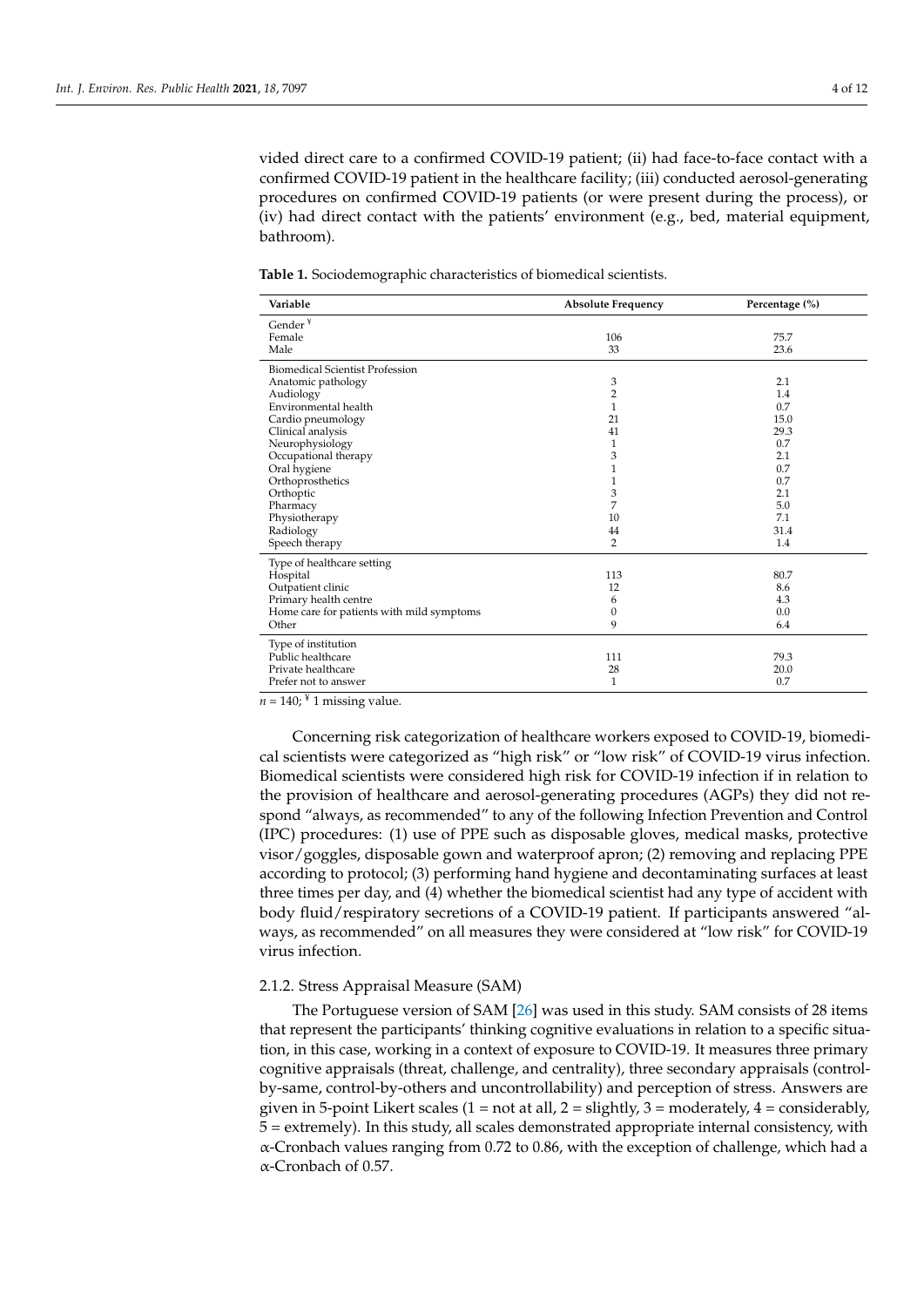### *2.2. Data Analysis*

Descriptive statistics were calculated for all variables in the software IBM<sup>®</sup> SPSS<sup>®</sup> Statistics 26.0 (Armonk, NY, USA). Absolute and relative frequencies were used for categorical variables. To examine the relationships between demographic variables (e.g., type of institution, gender, profession), use of PPE during healthcare interaction and use of PPE during AGPs, Pearson's chi-square tests were utilized. Alternatively, Fisher's exact tests were used when more than 20% of the cells had expected frequencies <5. Exposure to COVID-19 virus and risk of COVID-19 infection were calculated according to WHO's Risk Assessment and Management of Exposure Survey recommendations. Means and standard deviations were computed for cognitive appraisal variables. Pearson Product-Moment correlations were used to assess the associations between these variables. Independent *t*-tests were used to compare these variables between participants with high and low risk of infection. All results were considered significant at the 5% significance level.

## **3. Results**

## *3.1. Sociodemographic Characteristics*

The sociodemographic characteristics are presented in Table [1.](#page-3-0) The most represented professions were clinical analysis (29.3%), cardio pneumology (15.0%) and radiology (31.4%). Most of the participants worked in hospital settings (80.7%), and in public healthcare institutions (79.3%). Participants worked mainly in outpatient settings (45%) and in emergency services (28%).

## *3.2. Community Exposure to COVID-19*

Concerning community exposure, 22.9% of participants reported exposure to COVID-19: 24.3% shared the same home or surrounding space with a confirmed COVID-19 patient while only 3.6% traveled in proximity (less than one meter) with a confirmed COVID-19 patient, in any kind of conveyance.

## *3.3. Occupational Exposure to COVID-19*

Among the respondents, 39% were exposed to COVID-19 in a professional context (Table [2\)](#page-4-0).

<span id="page-4-0"></span>**Table 2.** Biomedical scientists' activities performed on COVID-19 patients in healthcare facilities.

| Variable                                                                                 | <b>Absolute Frequency</b> | Percentage (%) |
|------------------------------------------------------------------------------------------|---------------------------|----------------|
| Direct care to a confirmed COVID-19<br>patient <sup>¥</sup>                              |                           |                |
| Yes                                                                                      | 79                        | 56.8           |
| N <sub>0</sub>                                                                           | 44                        | 31.7           |
| Unknown                                                                                  | 16                        | 11.5           |
| Face-to-face contact (within 1 metre)<br>with a confirmed COVID-19 patient               |                           |                |
| Yes                                                                                      | 80                        | 57.1           |
| No                                                                                       | 35                        | 25.0           |
| Uknown                                                                                   | 25                        | 17.9           |
| Present when AGPs were performed<br>on the patient                                       |                           |                |
| Yes                                                                                      | 21                        | 15.0           |
| N <sub>0</sub>                                                                           | 110                       | 78.6           |
| Uknown                                                                                   | 9                         | 6.4            |
| Direct contact with patients'<br>environment (e.g., bed, medical<br>equipment, bathroom) |                           |                |
| Yes                                                                                      | 68                        | 48.6           |
| No                                                                                       | 54                        | 38.6           |
| Uknown                                                                                   | 18                        | 12.9           |

 $n = 140$ ; <sup>¥</sup> 1 missing value.

### *3.4. Risk Categorization of Healthcare Workers Exposed to the COVID-19*

According to the exposure risk categorization to COVID-19, 83.6% (*n* = 117) of the respondents were classified as "high risk" and 16.4% (*n* = 23) as "low risk". Concerning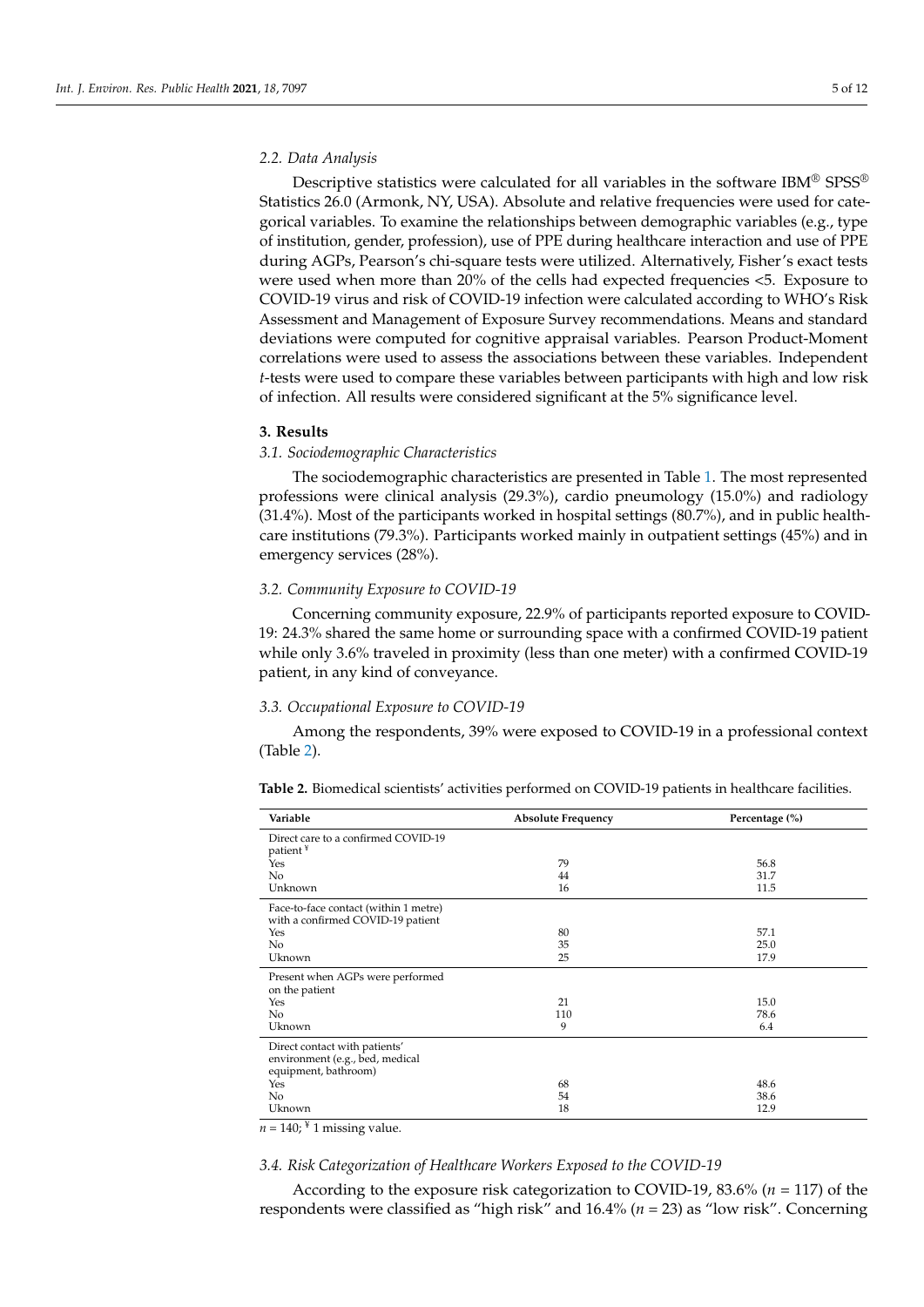gender, 84.0% ( $n = 89$ ) of the females and 81.8% ( $n = 27$ ) of males were classified as "high risk" .

The use of PPE as a function of the workplace was similar across settings: 94.6% (*n* = 105) of the participants in public settings and 96.4%, (*n* = 27) of the participants in private settings used PPE. Tables [3](#page-5-0) and [4](#page-6-0) represent the adherence to IPC procedures during healthcare interactions and during AGPs.

<span id="page-5-0"></span>**Table 3.** Adherence to IPC procedures during healthcare interactions.

| Variable                                                                                | <b>Absolute Frequency</b>      | Percentage (%) |
|-----------------------------------------------------------------------------------------|--------------------------------|----------------|
| Wearing PPE during healthcare interaction with a confirmed COVID-19                     |                                |                |
| patient<br>Yes                                                                          | 133                            | 95.0           |
| No                                                                                      | 7                              | 5.0            |
| If yes, how often each item of PPE was used:                                            |                                |                |
| Single-use gloves                                                                       |                                |                |
| Always, as recommended<br>Most of the time                                              | 111<br>14                      | 79.3<br>10.0   |
| Occasionally                                                                            | 5                              | 3.6            |
| Rarely                                                                                  | 3                              | 2.1            |
| Medical mask<br>Always, as recommended                                                  | 131                            | 93.6           |
| Most of the time                                                                        | 2                              | 1.4            |
| Occasionally                                                                            | 0<br>0                         | 0.0            |
| Rarely                                                                                  |                                | 0.0            |
| Face shield or goggles/protective glasses<br>Always, as recommended                     | 71                             | 50.7           |
| Most of the time                                                                        | 32                             | 22.9           |
| Occasionally                                                                            | 13<br>17                       | 9.3<br>12.1    |
| Rarely                                                                                  |                                |                |
| Disposable gown<br>Always, as recommended                                               | 87                             | 62.1           |
| Most of the time                                                                        | 27                             | 19.3           |
| Occasionally<br>Rarely                                                                  | 10<br>9                        | 7.1<br>6.4     |
|                                                                                         |                                |                |
| Removing and replacing PPE according to protocol <sup>¥</sup><br>Always, as recommended | 107                            | 76.4           |
| Most of the time                                                                        | 27                             | 19.3           |
| Occasionally<br>Rarely                                                                  | 2<br>3                         | 1.4<br>2.1     |
| Performing hand hygiene before and after touching a confirmed                           |                                |                |
| COVID-19 patient/sample $*$                                                             |                                |                |
| Always, as recommended                                                                  | 121                            | 86.4           |
| Most of the time<br>Occasionally                                                        | 16<br>2                        | 11.4<br>1.4    |
| Rarely                                                                                  | 0                              | 0.0            |
| Performing hand hygiene before and after performing any clean or                        |                                |                |
| aseptic procedure <sup>*</sup><br>Always, as recommended                                | 119                            | 85.0           |
| Most of the time                                                                        | 15                             | 10.7           |
| Occasionally<br>Rarely                                                                  | $\mathbf{1}$<br>$\overline{4}$ | 0.7<br>2.9     |
| Performing hand hygiene after exposure to body fluid                                    |                                |                |
| Always, as recommended                                                                  | 131                            | 93.6           |
| Most of the time<br>Occasionally                                                        | 7<br>$\mathbf{1}$              | 5.0<br>0.7     |
| Rarely                                                                                  | $\mathbf{1}$                   | 0.7            |
| Performing hand hygiene after touching the patient's surroundings <sup>¥</sup>          |                                |                |
| Always, as recommended                                                                  | 109                            | 77.9           |
| Most of the time<br>Occasionally                                                        | 24<br>3                        | 17.1<br>2.1    |
| Rarely                                                                                  | 3                              | 2.1            |
| Decontamine high touch surfaces frequently (at least three times daily)                 |                                |                |
| Always, as recommended<br>Most of the time                                              | 80<br>50                       | 57.1<br>35.7   |
| Occasionally                                                                            | 5                              | 3.6            |
| Rarely                                                                                  | 5                              | 3.6            |

 $n = 140$ ;  $\frac{4}{3}$  1 missing value.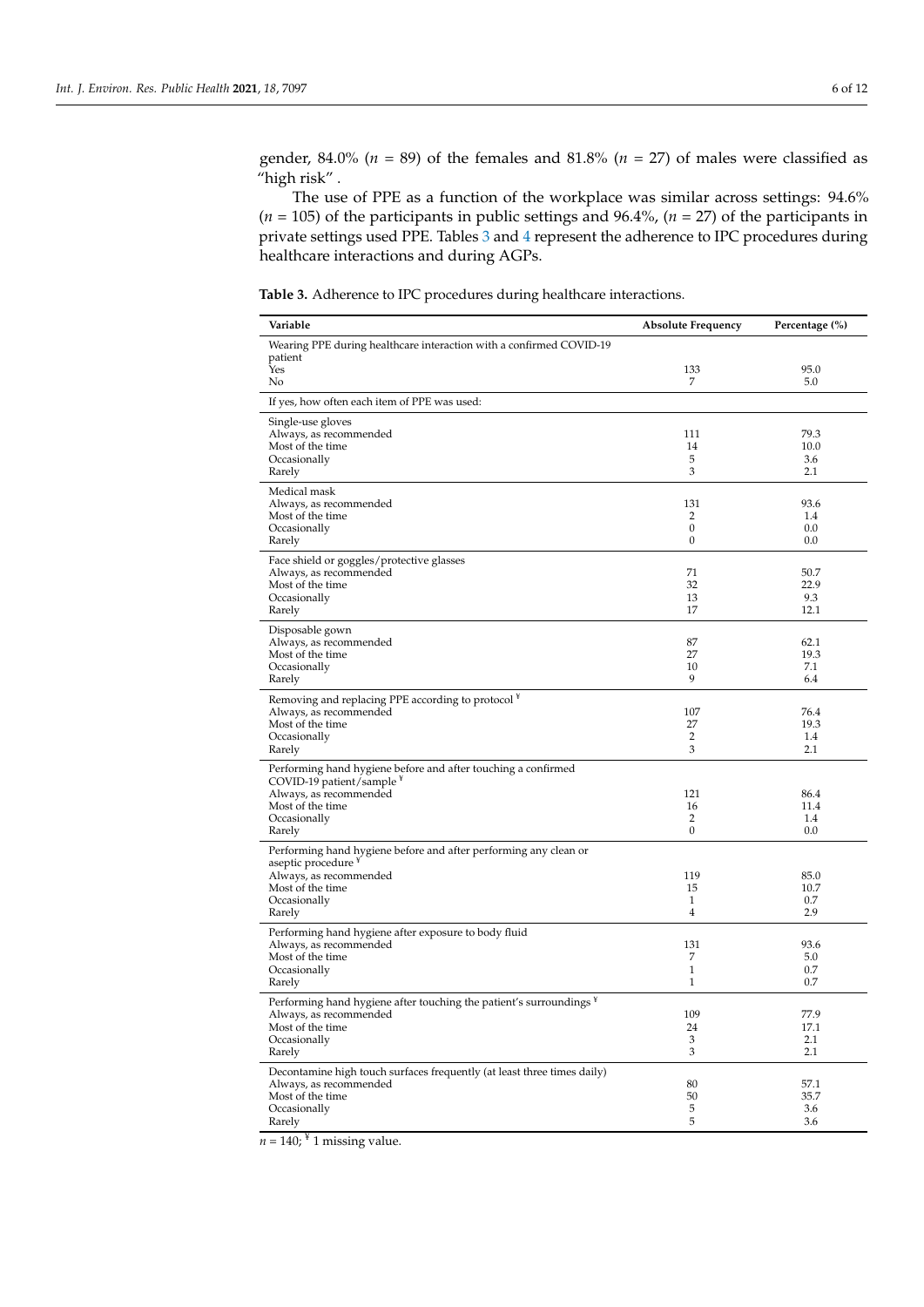| Variable                                                                                               | <b>Absolute Frequency</b> | Percentage (%) |
|--------------------------------------------------------------------------------------------------------|---------------------------|----------------|
| Wearing PPE in AGPs to confirmed COVID-19 patient ¥                                                    |                           |                |
| Yes                                                                                                    | 121                       | 86.4           |
| No                                                                                                     | 18                        | 12.9           |
| If yes, how often each item of PPE was used:                                                           |                           |                |
| Single-use gloves<br>Always, as recommended                                                            | 116                       | 82.9           |
| Most of the time                                                                                       | $\overline{4}$            | 2.9            |
| Occasionally                                                                                           | 0                         | 0.0            |
| Rarely                                                                                                 | $\mathbf{1}$              | 0.7            |
| Medical mask                                                                                           |                           |                |
| Always, as recommended<br>Most of the time                                                             | 109<br>6                  | 77.9<br>4.3    |
| Occasionally                                                                                           | 4                         | 2.9            |
| Rarely                                                                                                 | 2                         | 1.4            |
| Face shield or goggles/protective glasses                                                              |                           |                |
| Always, as recommended                                                                                 | 80                        | 57.1           |
| Most of the time<br>Occasionally                                                                       | 15<br>11                  | 10.7<br>7.9    |
| Rarely                                                                                                 | 15                        | 10.7           |
| Disposable gown                                                                                        |                           |                |
| Always, as recommended                                                                                 | 94                        | 67.1           |
| Most of the time                                                                                       | 13                        | 9.3            |
| Occasionally                                                                                           | 11<br>3                   | 7.9            |
| Rarely                                                                                                 |                           | 2.1            |
| Waterproof apron <sup>¥</sup><br>Always, as recommended                                                | 48                        | 34.3           |
| Most of the time                                                                                       | 17                        | 12.1           |
| Occasionally                                                                                           | 22                        | 15.7           |
| Rarely                                                                                                 | 33                        | 23.6           |
| Removing and replacing PPE according to protocol <sup>¥¥</sup>                                         |                           |                |
| Always, as recommended                                                                                 | 108                       | 77.1<br>14.3   |
| Most of the time<br>Occasionally                                                                       | 20<br>3                   | 2.1            |
| Rarely                                                                                                 | 5                         | 3.6            |
| Performing hand hygiene before and after touching a confirmed<br>COVID-19 patient/sample <sup>¥¥</sup> |                           |                |
| Always, as recommended                                                                                 | 115                       | 82.1           |
| Most of the time                                                                                       | 17                        | 12.1           |
| Occasionally<br>Rarely                                                                                 | $\mathbf{1}$<br>4         | 0.7<br>2.9     |
| Performing hand hygiene before and after performing any clean                                          |                           |                |
| or aseptic procedure **                                                                                |                           |                |
| Always, as recommended                                                                                 | 119                       | 85.0           |
| Most of the time<br>Occasionally                                                                       | 14<br>$\boldsymbol{0}$    | 10.0<br>0.0    |
| Rarely                                                                                                 | 3                         | 2.1            |
| Performing hand hygiene after touching the patient's<br>surroundings <sup>¥¥</sup>                     |                           |                |
| Always, as recommended                                                                                 | 109                       | 77.9           |
| Most of the time                                                                                       | 25                        | 17.9           |
| Occasionally<br>Rarely                                                                                 | $\mathbf{0}$<br>3         | 0.0<br>2.1     |
| Decontamine high touch surfaces frequently (at least three times<br>daily) ¥¥                          |                           |                |
| Always, as recommended                                                                                 | 95                        | 67.9           |
| Most of the time                                                                                       | 32                        | 22.9           |
| Occasionally                                                                                           | 5                         | 3.6            |
| Rarely                                                                                                 | 5                         | 3.6            |

<span id="page-6-0"></span>**Table 4.** Adherence to IPC procedures when performing AGPs.

 $n = 140$ ; <sup>¥</sup> 1 missing value; <sup>¥¥</sup> More than 1 missing value.

Concerning the use of PPE during healthcare interactions, significant associations with risk of exposure were found for single-use gloves ( $p = 0.014$ ), protective visor/goggles (*p* < 0.001) and disposable gowns (*p* < 0.001). Pertaining to the association between use of PPE during AGPs and risk of exposure, significant associations were found for protective visor/goggles (*p* < 0.001), disposable gowns (*p* = 0.003), and waterproof aprons (*p* < 0.001) (Table [5\)](#page-7-0). We set a criterion of an absolute frequency of 10 or higher to test specific biomedical scientists' professional roles, so that professions with a frequency lower than 10 were aggregated in the "Other" category.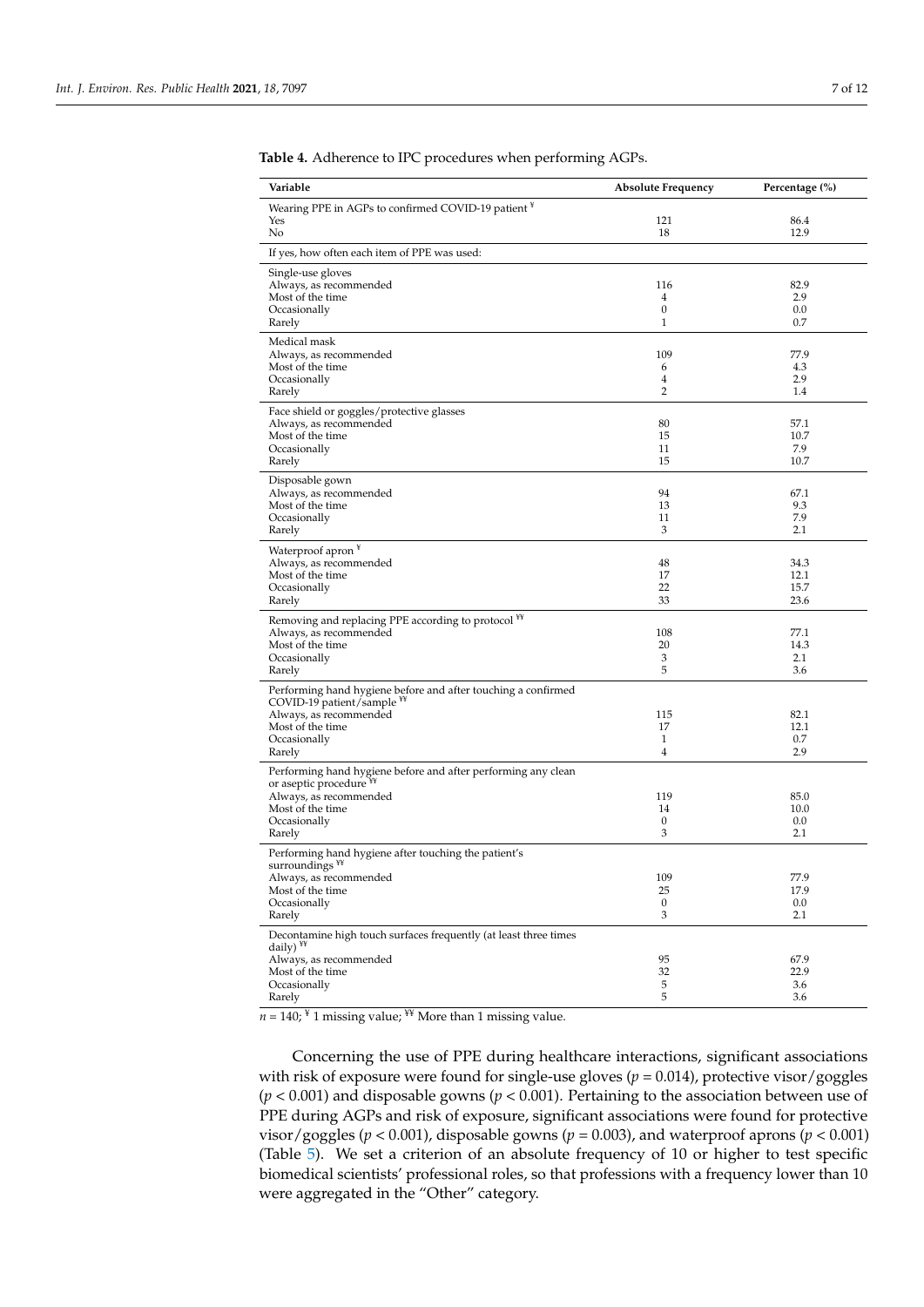$\overline{a}$ 

|                                     | Risk of COVID-19 Infection |                       |                    |
|-------------------------------------|----------------------------|-----------------------|--------------------|
| Variable                            | Low Risk $(n = 23)$        | High Risk $(n = 116)$ | $p$ -Value         |
|                                     | N(%)                       | N(%)                  |                    |
| Type of institution                 |                            |                       |                    |
| Public healthcare                   | 19 (17.1)                  | 92 (82.9)             |                    |
| Private healthcare                  | 4(14.3)                    | 24 (85.7)             |                    |
| Gender                              |                            |                       |                    |
| Female                              | 17(16.0)                   | 86 (84.0)             | $0.772 +$          |
| Male                                | 6(18.2)                    | 27(81.8)              |                    |
| Profession                          |                            |                       |                    |
| Clinical analysis                   | 7(17.1)                    | 34 (82.9)             | $0.383 +$          |
| Cardiopneumology                    | 6(28.6)                    | 15(71.4)              |                    |
| Radiology                           | 6(13.6)                    | 38 (86.4)             |                    |
| Other                               | 4(11.8)                    | 30 (88.2)             |                    |
| Use of PPE in healthcare            |                            |                       |                    |
| interaction                         |                            |                       |                    |
| Yes                                 | 23 (17.3)                  | 110 (82.7)            | $0.599 \pm$        |
| No                                  | 0(0.0)                     | 7(100.0)              |                    |
| Single-use gloves                   | 23 (17.3)                  | 110 (82.7)            | $0.014 \pm **$     |
| Medical mask                        | 23 (17.3)                  | 110 (82.7)            | $1.000 \pm$        |
| Protective visor/goggles            | 23 (17.3)                  | 110 (82.7)            | $0.000 +***$       |
| Disposable gown                     | 23 (17.3)                  | 110 (82.7)            | $0.000 +***$       |
| Use of PPE in AGPs ¥                |                            |                       |                    |
| Yes                                 | 22(18.2)                   | 99 (81.8)             |                    |
| No                                  | 0(0.0)                     | 18 (100.0)            |                    |
| Single-use gloves                   | 22 (18.2)                  | 99 (81.8)             | $0.583 \pm$        |
| Medical mask                        | 22 (18.2)                  | 99 (81.8)             | $0.121 \downarrow$ |
| Protective visor/goggles            | 22 (18.2)                  | 99 (81.8)             | $0.000 +***$       |
| Disposable gown                     | 22 (18.2)                  | 99 (81.8)             | $0.003 \pm **$     |
| Waterproof apron                    | 22 (18.2)                  | 99 (81.8)             | $0.000 +$ ***      |
| Occupational accidents <sup>¥</sup> |                            |                       |                    |
| Yes                                 | 0(0.0)                     | 5(100.0)              | $0.590 \downarrow$ |
| No                                  | 23 (17.2)                  | 111 (82.8)            |                    |

<span id="page-7-0"></span>**Table 5.** Association between variables and risk of COVID-19.

¥ 1 missing value. † Significant associations were assessed using Pearson's chi-square test. ‡ Significant associations were assessed using Fisher's exact tests. \* *p* < 0.05, \*\* *p* < 0.01, \*\*\* *p* < 0.001

#### *3.5. Stress Appraisal Measure*

Analysis of asymmetry and kurtosis indicate that all variables were normally distributed: skewness values ranged from  $0.02$  to  $-0.34$ , while kurtosis values ranged from 0.01 to −0.53, which are within the suggested range for normally distributed data (i.e., asymmetry between −2 and 2, and kurtosis between −7 and 7) [\[27\]](#page-11-8). All mean scores were in the moderate range, varying between 2.94  $\pm$  0.88 for Challenge and 3.63  $\pm$  0.68 for Controllable-by-self. There were no significant differences in cognitive appraisals between participants with high risk and low risk of exposure (Table [6\)](#page-7-1). In addition, perceptions of stress were significantly associated with threat appraisals ( $r = 0.74$ ,  $p < 0.01$ ) and centrality  $(r = 0.74, p < 0.01)$  and uncontrollability  $(r = 0.49, p < 0.01)$ .

<span id="page-7-1"></span>**Table 6.** Cognitive appraisals and stress perceptions (means and standard deviations) of biomedical scientists as a function of risk exposure to patients with COVID-19.

| Variables              |            | <b>Risk</b>    |                         |         |                 |
|------------------------|------------|----------------|-------------------------|---------|-----------------|
|                        | All        | Low $(n = 23)$ | <b>High</b> $(n = 115)$ | t-Value | <i>p</i> -Value |
| Threat                 | 3.10(0.88) | 3.01(1.01)     | 3.12(0.86)              | $-0.58$ | 59              |
| Challenge              | 2.94(0.88) | 3.14(0.99)     | 2.90(0.86)              | 1.20    | 23              |
| Centrality             | 3.31(0.91) | 3.29(1.11)     | 3.32(0.88)              | $-0.12$ | 90              |
| Uncontrollability      | 2.69(0.82) | 2.80(0.91)     | 2.67(0.80)              | 0.65    | 52              |
| Controllable-by-others | 3.02(0.93) | 3.20(0.84)     | 2.98(0.94)              | 1.02    | 31              |
| Controllable-by-self   | 3.63(0.68) | 3.73(0.62)     | 3.60(0.69)              | 0.80    | 42              |
| <b>Stress</b>          | 3.40(0.81) | 3.41 (0.78)    | 3.39(0.82)              | 0.10    | 92              |

### **4. Discussion**

Frontline healthcare professionals face significant exposure to SARS-CoV-2 since they deal directly with patients and biological samples. If they do not use PPE properly or fail to perform hand hygiene correctly, healthcare professionals can become infected and transmit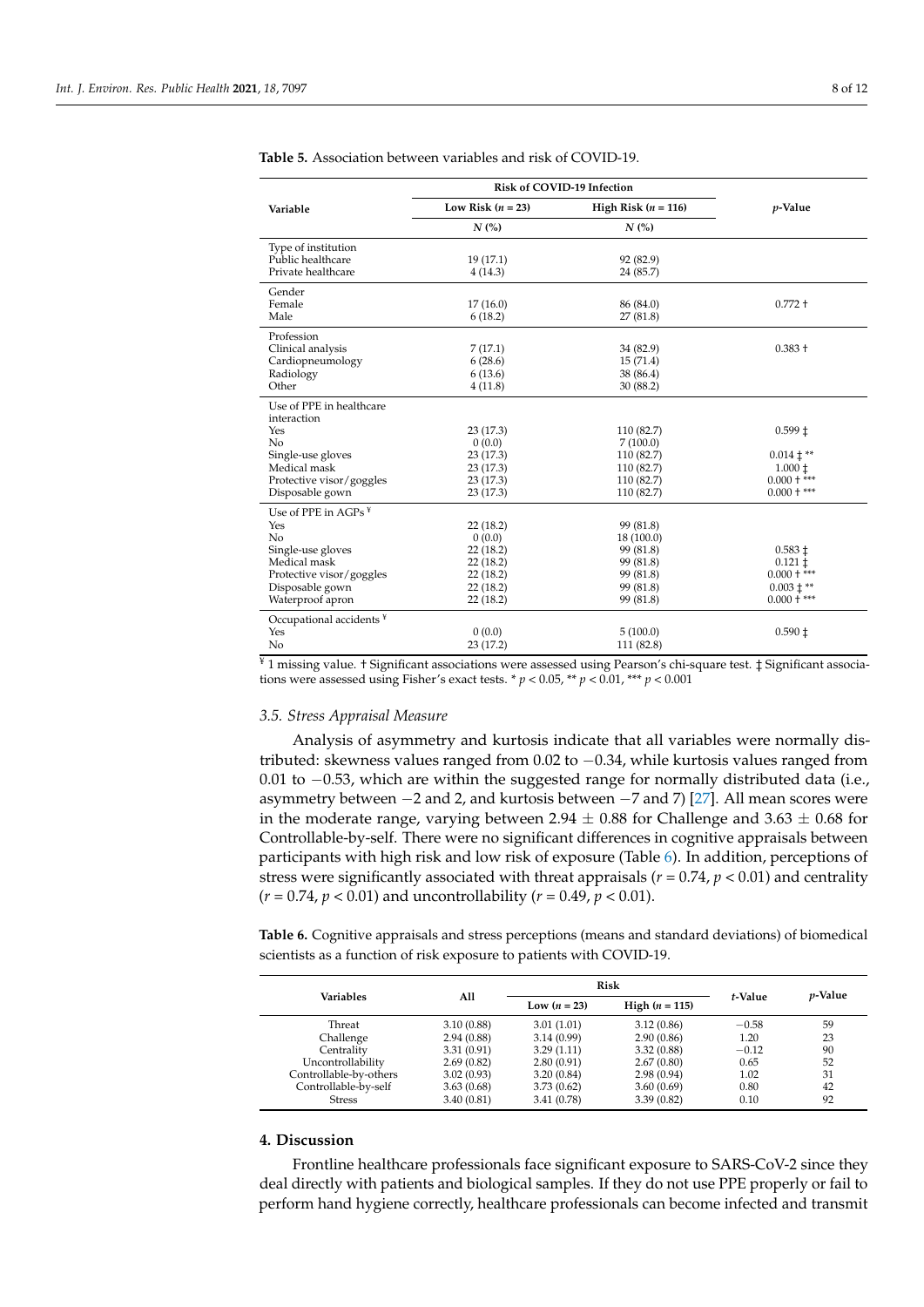the virus to other patients and colleagues increasing outbreaks in health facilities [\[28\]](#page-11-9). Given the fact that this is a novel disease, transmission dynamics are not fully characterized yet. Understanding such dynamics will lead to the development of preventive measures to avert transmission and outbreaks, thus avoiding an overload of the health services.

Although participants reported a high rate of use of PPE (95%), 83.6% were classified as "high risk." This value is slightly higher than the value found by Ashinyo et al. [\[29\]](#page-11-10), who estimated an occupational risk of 80.4% for clinical and non-clinical healthcare workers of designated COVID-19 treatment centers in Ghana.

Current results suggest that the high risk of exposure was due to direct contact with patients infected with COVID-19 or while handling biological samples. Specifically, biomedical scientists neither performed IPC procedures correctly (i.e., not always wearing all types of PPE) nor conducted hand and surfaces' hygiene procedures as advised.

The use of medical masks reported was lower when conducting AGPs compared to when providing healthcare to confirmed COVID-19 patients. Nonetheless, the reported use of disposable gloves, protective visor/goggles and disposable gowns was higher in AGPs. Most of the participants always performed hand hygiene before and after handling the patient, samples, doing an aseptic procedure, and touching the patient's surroundings and biological fluids, both while providing healthcare and in AGPs. However, when it comes to decontaminating surfaces three times per day, the percentage of use of preventive strategies is higher in AGPs. These findings may be justified by the fact that the major factors for COVID-19 infection among healthcare workers are lack of understanding of the transmission mechanisms, inadequate use and availability of PPE, uncertain diagnostic criteria, unavailability of diagnostic tests and psychological stress [\[30\]](#page-11-11).

Indeed, Nguyen et al. [\[31\]](#page-11-12) found that although healthcare workers who were providing care for COVID-19 patients and reported inadequate use of PPE had the highest risk, and also an increased susceptibility to infection was evident even among those reporting adequate use of PPE. This suggests that healthcare workers are always at higher risk despite the appropriate use of protection. Nevertheless, the adequate use of PPE can help lower the risk they face during their working routines. In addition, Ran et al. [\[32\]](#page-11-13) established a relationship between COVID-19 risk factors, such as a high number of hours of work and insufficient hand hygiene after contact with patients, and the infection of healthcare professionals.

The current results suggest that the risk of exposure does not vary according to gender or profession. This is contrary to Ashinyo et al.'s [\[29\]](#page-11-10) findings who found a statistically significant association between type of profession and risk exposure. Nevertheless, we should consider the fact that in our study only biomedical scientists answered the questionnaire as other healthcare workers were not included. The relationship between use of PPE and risk of exposure, varies according to the type of PPE. Using disposable gloves seems to lower the risk of exposure, as well as using protective visor/goggles and a disposable gown. When performing AGPs, using protective visor/goggles, disposable gowns and a waterproof apron also seem to lower the risk of exposure to COVID-19. However, these results unveil a complex reality. The risk of exposure may differ according to variables such as the specificities of the workplace (e.g., pharmacy, clinic, hospital intensive care unit). This could either hamper or promote certain types of tasks and procedures, resulting in distinct exposure to risk.

Notwithstanding that most of the surveyed biomedical scientists reported high occupational risk, the respondents' cognitive appraisals suggest moderate perceptions of stress and threat, but also moderate perceptions of control over the situation. These moderate appraisals are likely to be the psychological outcome of an increasing level of protection provided by PPE-related measures in place during data collection. Surprisingly, cognitive appraisals did not significantly differ between participants with high or low risk of exposure. Notably though, means for threat and challenge (primary) appraisals and controlrelated (secondary) appraisals are in the expected direction; nevertheless, interpretations are limited by the different sample sizes between groups.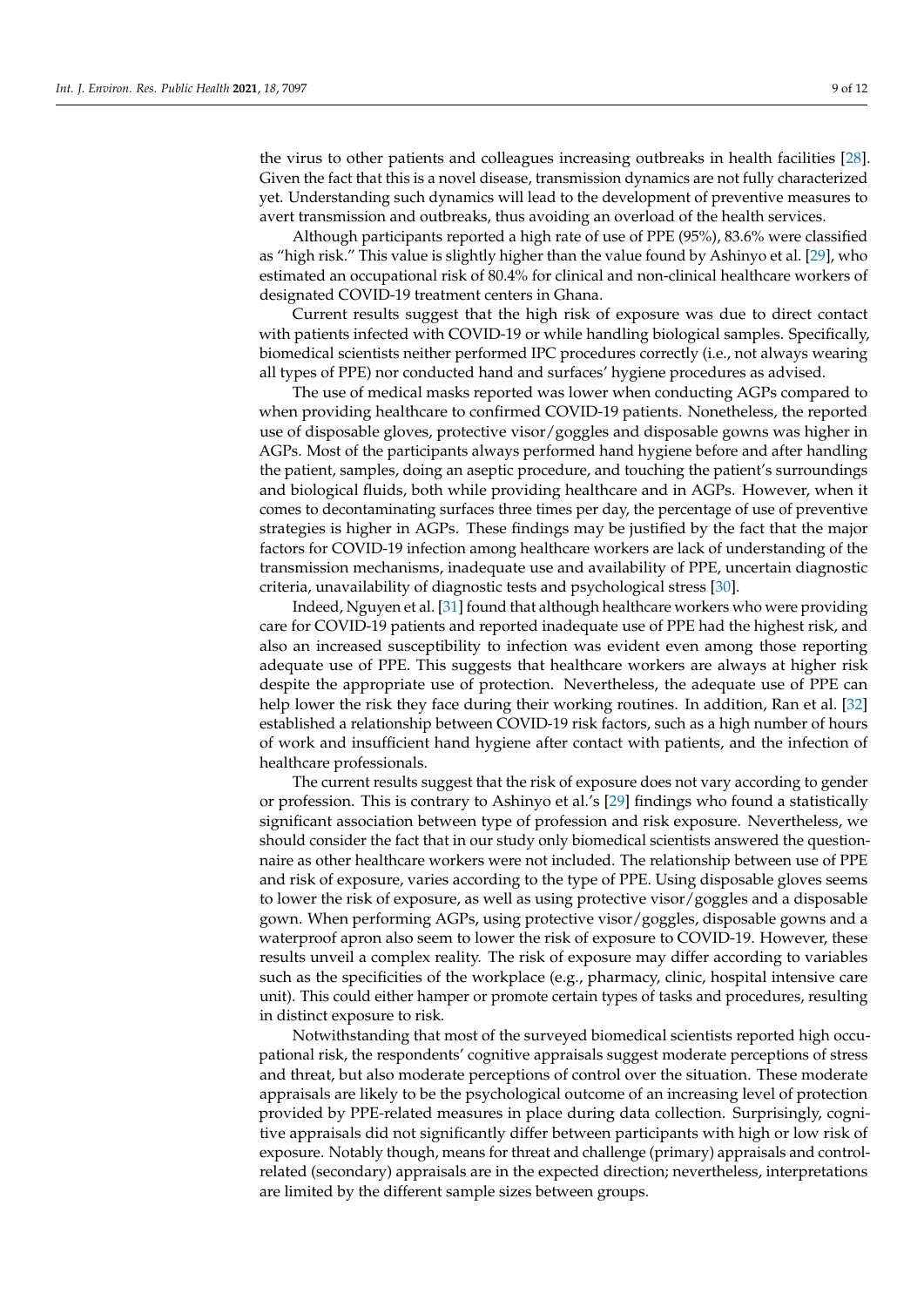The unpredictable and contingent nature of the COVID-19 pandemic, however, may foster in the participants a sense of lack of control over the situation. On the other hand, the availability and use of appropriate protection measures may instill a sense of control. This pattern of results highlights the intricacies of the concept of risk as a multidimensional outcome of objective conditions and subjective appreciations [\[33](#page-11-14)[,34\]](#page-11-15). Exposure and inadequate or non-use of PPE have been associated with increased infection risk [\[35\]](#page-11-16). An analysis of the directional relationships between risk of exposure and cognitive appraisals may help explain the extent of use of protective measures.

The results of this study contribute to a more complete knowledge about the risk of exposure to COVID-19 that biomedical scientists face daily. Future investigations should examine the transmission's mechanisms to control and adopt efficient preventive measures. Additionally, studies on health professionals' knowledge and perception of COVID-19 associated risks may pave the way to the adoption of more effective, timely and appropriate psychological monitoring and follow-up measures regarding concrete work contexts and specific needs of each occupational healthcare group.

This study helps our understanding of the risk of exposure that biomedical scientists face at work. However, it has a limited number of participants, therefore, these results cannot be generalized, and further studies are needed to reach a better understanding on this matter. Another limitation of this study is that assessing occupational exposure to COVID-19 depends on the participants' recall of different situations to which they were exposed. In addition, there is a tendency to not select extreme options such as "always as recommended" or "never", thus these aspects may overestimate the classification considered in the study. Nevertheless, the instrument used is a standardized measure developed by WHO, which allows for direct comparisons with other studies based on samples from different cultures.

### **5. Conclusions**

Most biomedical scientists are at high risk of occupational exposure to COVID-19. However, perceptions of stress and threat are moderate, possibly filtered by a general sense of safety. In fact, the risk can be reduced by consistent and appropriate use of PPE, which is reported by most of the health professionals as disposable gloves and medical masks. To be considered as "low risk of infection", participants must use all types of PPE "always, as recommended" and failure to do so, even for one PPE, places the professional in the "high risk of infection" category [\[18\]](#page-10-17). However, the use of only, disposable gloves and medical masks might be enough for them to feel safe, providing an inaccurate interpretation of risk. It would be useful to ascertain the reasons for lack of compliance with the full recommendations for PPE use. Recommendations for protection rules must reinforce concrete measures of support and working conditions offered by healthcare organizations alongside the adoption of a policy encouraging the development of personal agency.

**Supplementary Materials:** The following are available online at [https://www.mdpi.com/article/10](https://www.mdpi.com/article/10.3390/ijerph18137097/s1) [.3390/ijerph18137097/s1,](https://www.mdpi.com/article/10.3390/ijerph18137097/s1) General anonymous questionnaire: Questionário de Avaliação, Gestão e Impacto do Risco de Exposição dos Técnicos Superiores de Diagnóstico e Terapêutica no Contexto da COVID-19 [Questionnaire for Assessment, Management, and Impact of the Exposure Risk of Biomedical Scientists in the Context of COVID-19].

**Author Contributions:** Conceptualization, A.S.R.T., R.A. and L.C.; Data curation, R.A., L.C., P.A.; Resources, C.L. and F.B.; Supervision, A.S.R.T. and N.M.; Validation, R.A. and L.C.; Writing–original draft, A.S.R.T., C.L., F.B., R.A., N.M., P.A. and L.C.; Writing review and editing, L.C., N.M. and A.S.R.T. All authors have read and agreed to the published version of the manuscript.

**Funding:** This research received no external funding.

**Institutional Review Board Statement:** The study was conducted according to the guidelines of the Declaration of Helsinki and approved by the Institutional Ethics Board of Lisbon School of Health Technology, Polytechnic Institute of Lisbon (no. 03-2020 of 28 September 2020).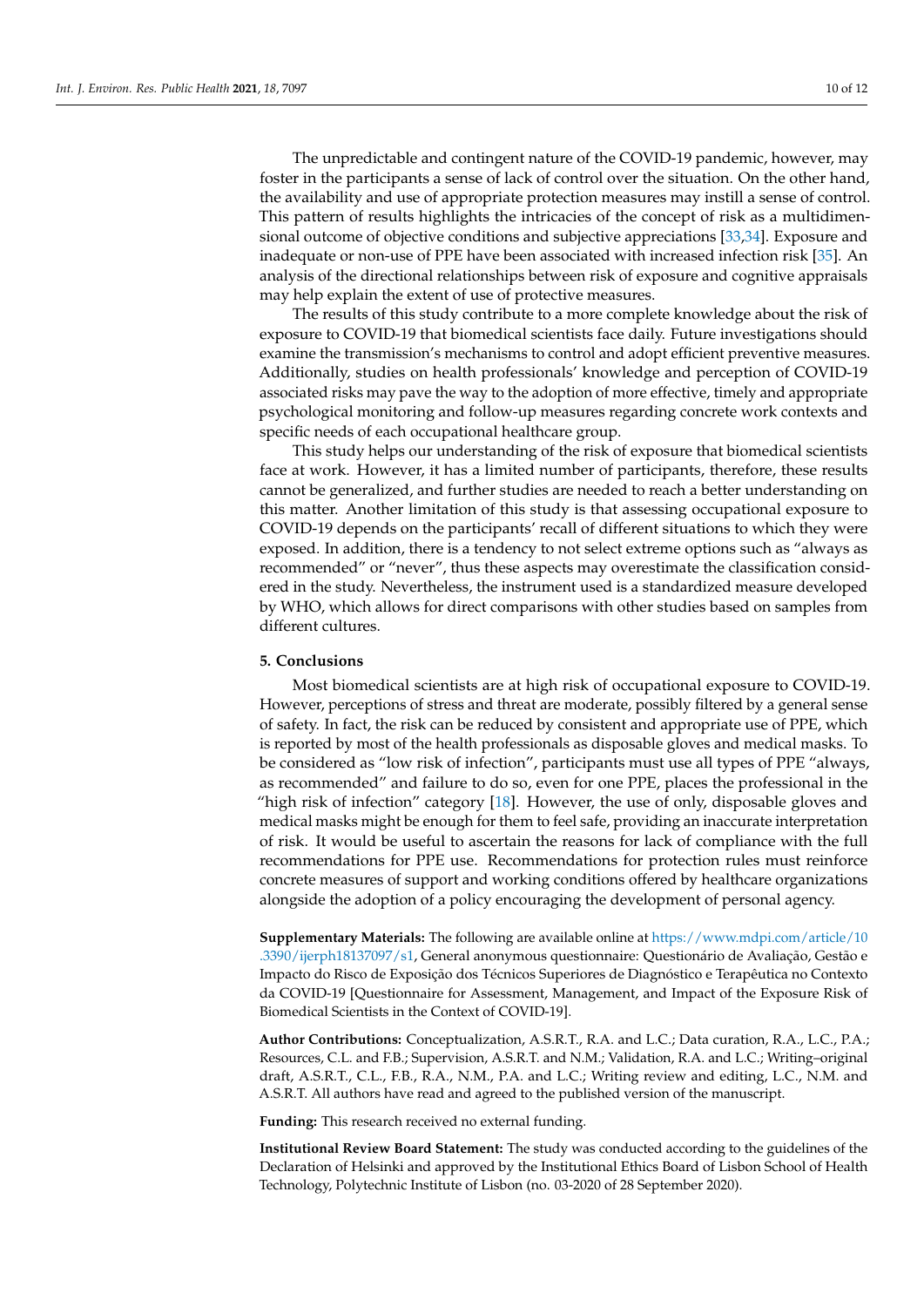**Informed Consent Statement:** Informed consent was obtained from all subjects involved in the study.

**Data Availability Statement:** The data presented in this study are available on request from the corresponding author.

**Acknowledgments:** The authors are grateful to Fernando Mendes from ESTESCoimbra for his help with the data collection and to the STSS and SINDITE professional associations for their cooperation.

**Conflicts of Interest:** The authors declare no conflict of interest.

## **References**

- <span id="page-10-0"></span>1. Weiss, S.R.; Leibowitz, J.L. *Coronavirus Pathogenesis*, 1st ed.; Advances in Virus Research; Elsevier Inc.: Amsterdam, The Netherlands, 2011; Volume 81, pp. 85–164. [\[CrossRef\]](http://doi.org/10.1016/B978-0-12-385885-6.00009-2)
- <span id="page-10-1"></span>2. Chen, N.; Zhou, M.; Dong, X.; Qu, J.; Gong, F.; Han, Y.; Qiu, Y.; Wang, J.; Liu, Y.; Wei, Y.; et al. Epidemiological and clinical characteristics of 99 cases of 2019 novel coronavirus pneumonia in Wuhan, China: A descriptive study. *Lancet* **2020**, *395*, 507–513. [\[CrossRef\]](http://doi.org/10.1016/S0140-6736(20)30211-7)
- <span id="page-10-2"></span>3. World Health Organization. Modes of transmission of virus causing COVID-19: Implications for IPC precaution recommendations. *Sci. Brief.* **2020**. [\[CrossRef\]](http://doi.org/10.1056/NEJMoa2001316.5)
- <span id="page-10-3"></span>4. Eyre, D.W.; Lumley, S.F.; O'donnell, D.; Campbell, M.; Sims, E.; Lawson, E.; Warren, F.; Cox, T.J.S.; Howarth, A.; Doherty, G.; et al. Differential occupational risks to healthcare workers from SARS-CoV-2 observed during a prospective observational study. *Elife* **2020**, *9*, 1–37. [\[CrossRef\]](http://doi.org/10.7554/eLife.60675) [\[PubMed\]](http://www.ncbi.nlm.nih.gov/pubmed/32820721)
- <span id="page-10-4"></span>5. Direção-Geral da Saúde. Frequently Asked Questions Category-COVID-19. Covid-19. 2020. Available online: [https://covid19.](https://covid19.min-saude.pt/category/perguntas-frequentes/) [min-saude.pt/category/perguntas-frequentes/](https://covid19.min-saude.pt/category/perguntas-frequentes/) (accessed on 10 February 2021).
- <span id="page-10-5"></span>6. Zheng, J. SARS-coV-2: An emerging coronavirus that causes a global threat. *Int. J. Biol. Sci.* **2020**, *16*, 1678–1685. [\[CrossRef\]](http://doi.org/10.7150/ijbs.45053) [\[PubMed\]](http://www.ncbi.nlm.nih.gov/pubmed/32226285)
- <span id="page-10-6"></span>7. Feng, S.; Shen, C.; Xia, N.; Song, W.; Fan, M.; Cowling, B.J. Rational use of face masks in the COVID-19 pandemic. *Lancet Respir. Med.* **2020**, *8*, 434–436. [\[CrossRef\]](http://doi.org/10.1016/S2213-2600(20)30134-X)
- <span id="page-10-7"></span>8. WHO. Rational Use of Personal Protective Equipment for Coronavirus Disease 2019 (COVID-19)-Interim Guidance. WHO Interim Guide. 2020. Available online: [https://apps.who.int/iris/bitstream/handle/10665/331215/WHO-2019-nCov-IPCPPE\\_](https://apps.who.int/iris/bitstream/handle/10665/331215/WHO-2019-nCov-IPCPPE_use-2020.1-eng.pdf) [use-2020.1-eng.pdf](https://apps.who.int/iris/bitstream/handle/10665/331215/WHO-2019-nCov-IPCPPE_use-2020.1-eng.pdf) (accessed on 10 February 2021).
- <span id="page-10-8"></span>9. Peixoto, V.R.; Vieira, A.; Aguiar, P.; Carvalho, C.; Rhys, T.D.; Abrantes, A. Initial Assessment of the Impact of the Emergency State Lockdown Measures on the 1st Wave of the COVID-19 Epidemic in Portugal. *Acta Med. Port.* **2020**, *33*, 733–741. [\[CrossRef\]](http://doi.org/10.20344/amp.14129) [\[PubMed\]](http://www.ncbi.nlm.nih.gov/pubmed/33160423)
- <span id="page-10-9"></span>10. Gabutti, G.; d'Anchera, E.; De Motoli, F.; Savio, M.; Stefanati, A. The Epidemiological Characteristics of the COVID-19 Pandemic in Europe: Focus on Italy. *Int. J. Environ. Res. Public Health* **2021**, *18*, 2942. [\[CrossRef\]](http://doi.org/10.3390/ijerph18062942) [\[PubMed\]](http://www.ncbi.nlm.nih.gov/pubmed/33805624)
- <span id="page-10-10"></span>11. Nioi, M.; Napoli, P.E.; Lobina, J.; Fossarello, M.; d'Aloja, E. COVID-19 and Italian healthcare workers from the initial sacrifice to the mRNA vaccine: Pandemic chrono-history, epidemiological data, Ethical Dilemmas, and Future Challenges. *Front. Public Health* **2021**, *8*, 1900. [\[CrossRef\]](http://doi.org/10.3389/fpubh.2020.591900) [\[PubMed\]](http://www.ncbi.nlm.nih.gov/pubmed/33553091)
- <span id="page-10-11"></span>12. Milhinho, A.; Costa, P.R. On the Progression of COVID-19 in Portugal: A Comparative Analysis of Active Cases Using Non-Linear Regression. *Front. Public Health* **2020**, *8*, 1–6. [\[CrossRef\]](http://doi.org/10.3389/fpubh.2020.00495)
- <span id="page-10-12"></span>13. Direção-Geral da Saúde. Covid-19. Relatório de Situação a 31-01-2021. 2021. Available online: [https://covid19.min-saude.pt/](https://covid19.min-saude.pt/wp-content/uploads/2021/01/335_DGS_boletim_20210131.pdf) [wp-content/uploads/2021/01/335\\_DGS\\_boletim\\_20210131.pdf](https://covid19.min-saude.pt/wp-content/uploads/2021/01/335_DGS_boletim_20210131.pdf) (accessed on 29 May 2021).
- <span id="page-10-13"></span>14. Direção-Geral da Saúde. Covid-19. Relatório de Situação a 23-01-2021. 2021. Available online: [https://covid19.min-saude.pt/](https://covid19.min-saude.pt/wp-content/uploads/2021/01/327_DGS_boletim_20210123.pdf) [wp-content/uploads/2021/01/327\\_DGS\\_boletim\\_20210123.pdf](https://covid19.min-saude.pt/wp-content/uploads/2021/01/327_DGS_boletim_20210123.pdf) (accessed on 29 May 2021).
- <span id="page-10-14"></span>15. Black, J.R.M.; Chris, B.; Przewrocka, J.; Dijkstra, K.K.; Swanton, C. COVID-19: The case for health-care worker screening to prevent hospital transmission. *Lancet* **2020**, *395*, 1418–1420. [\[CrossRef\]](http://doi.org/10.1016/S0140-6736(20)30917-X)
- <span id="page-10-15"></span>16. Guimarães, A. Covid-19: Mais de 3.300 Profissionais de Saúde Infetados em Portugal. Portugal: Emissão TVI24. 2020. Available online: <https://tvi24.iol.pt/sociedade/coronavirus/covid-19-mais-3-300-profissionais-de-saude-infetados-em-portugal> (accessed on 21 May 2020).
- <span id="page-10-16"></span>17. European Centre for Disease Prevention and Control. Infection Prevention and Control for COVID-19 in Healthcare Settings. Elsevier's Novel Coronavirus Information Center. 2020. Available online: [https://www.ecdc.europa.eu/sites/default/files/](https://www.ecdc.europa.eu/sites/default/files/documents/nove-coronavirus-infection-prevention-control-patients-healthcare-settings.pdf) [documents/nove-coronavirus-infection-prevention-control-patients-healthcare-settings.pdf;](https://www.ecdc.europa.eu/sites/default/files/documents/nove-coronavirus-infection-prevention-control-patients-healthcare-settings.pdf) [https://www.ecdc.europa.eu/](https://www.ecdc.europa.eu/en/publications-data/infection-prevention-and-control-covid-19-healthcare-settings) [en/publications-data/infection-prevention-and-control-covid-19-healthcare-settings](https://www.ecdc.europa.eu/en/publications-data/infection-prevention-and-control-covid-19-healthcare-settings) (accessed on 21 May 2020).
- <span id="page-10-17"></span>18. Centers for Communicable Disease and Prevention. New Jersey Department of Health (NJDOH) Monitoring and Movement Guidance for Healthcare Personnel (HCP) Exposed to Confirmed Cases of COVID-19. New Jersey. 2020. Available online: [https://www.nj.gov/health/cd/documents/topics/NCOV/Guidance%20for%20HCW%20EXPOSURE%20Monitoring%](https://www.nj.gov/health/cd/documents/topics/NCOV/Guidance%20for%20HCW%20EXPOSURE%20Monitoring%20and%20Movement%20NJDOH%20DOC%203_9_20_.pdf) [20and%20Movement%20NJDOH%20DOC%203\\_9\\_20\\_.pdf](https://www.nj.gov/health/cd/documents/topics/NCOV/Guidance%20for%20HCW%20EXPOSURE%20Monitoring%20and%20Movement%20NJDOH%20DOC%203_9_20_.pdf) (accessed on 21 May 2020).